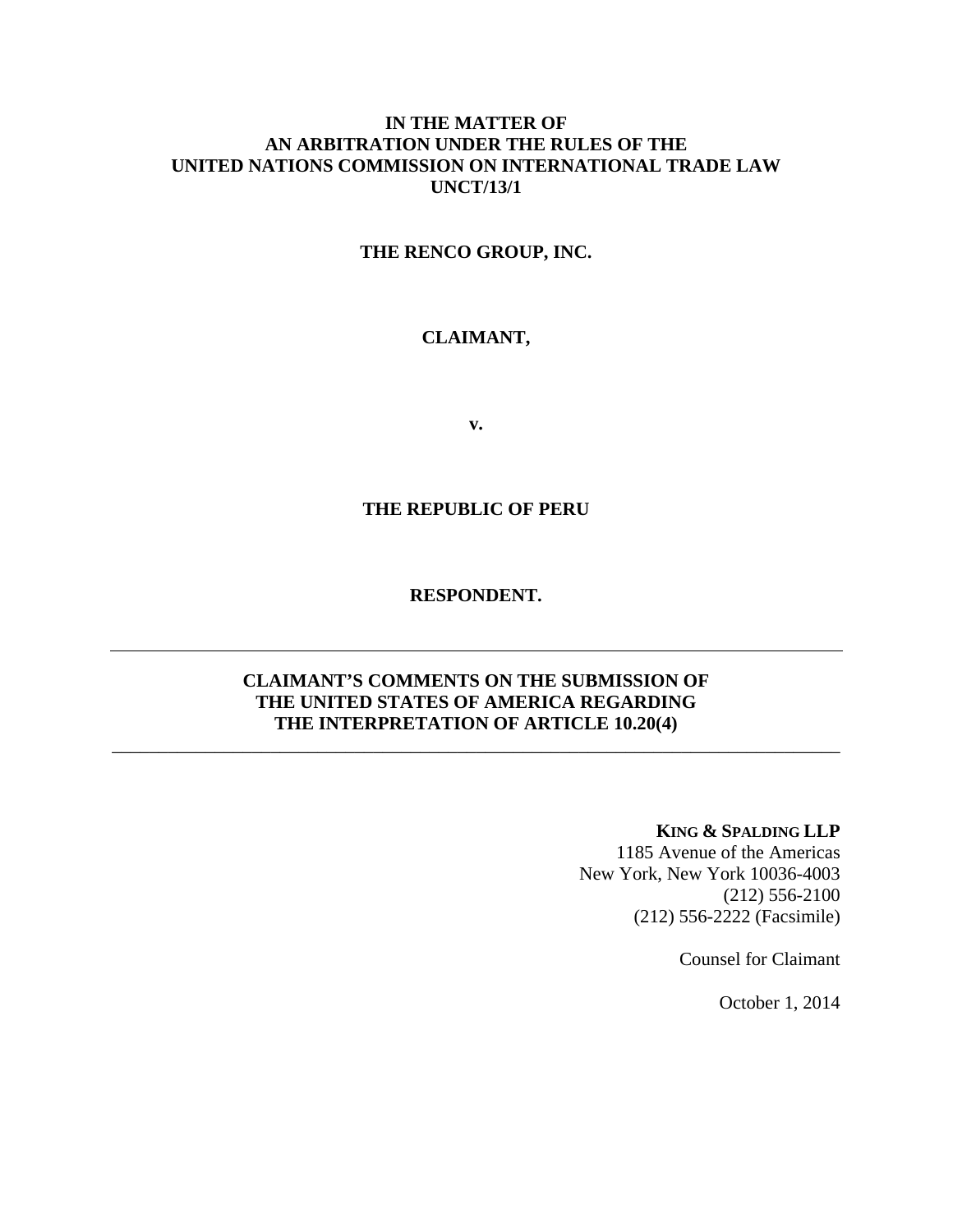# **TABLE OF CONTENTS**

| I.   | The USG's Interpretation of Article 10.20(4) is Consistent with Claimant's                                                                                 |                                                                   |  |
|------|------------------------------------------------------------------------------------------------------------------------------------------------------------|-------------------------------------------------------------------|--|
|      | A.                                                                                                                                                         |                                                                   |  |
|      | <b>B.</b>                                                                                                                                                  | The USG Confirms That the "Without Prejudice" Clause Must Be Read |  |
|      | C.                                                                                                                                                         | The USG Confirms That All Competence Objections Fall Outside the  |  |
| II.  | The USG's Interpretation of Article 10.20(4)(c) Supports Claimant's Position                                                                               |                                                                   |  |
| III. | The USG's Interpretation of Article 10.20(4)(d) Comports With Claimant's Stated                                                                            |                                                                   |  |
| IV.  | The USG's Interpretation of Article 10.20(5) Comports with Claimant's Stated                                                                               |                                                                   |  |
| V.   | The USG's Reference to the <i>Methanex</i> Case Is Consistent With Its Position That<br>Competence Objections Fall Outside the Scope of Article 10.20(4)12 |                                                                   |  |
| VI.  |                                                                                                                                                            |                                                                   |  |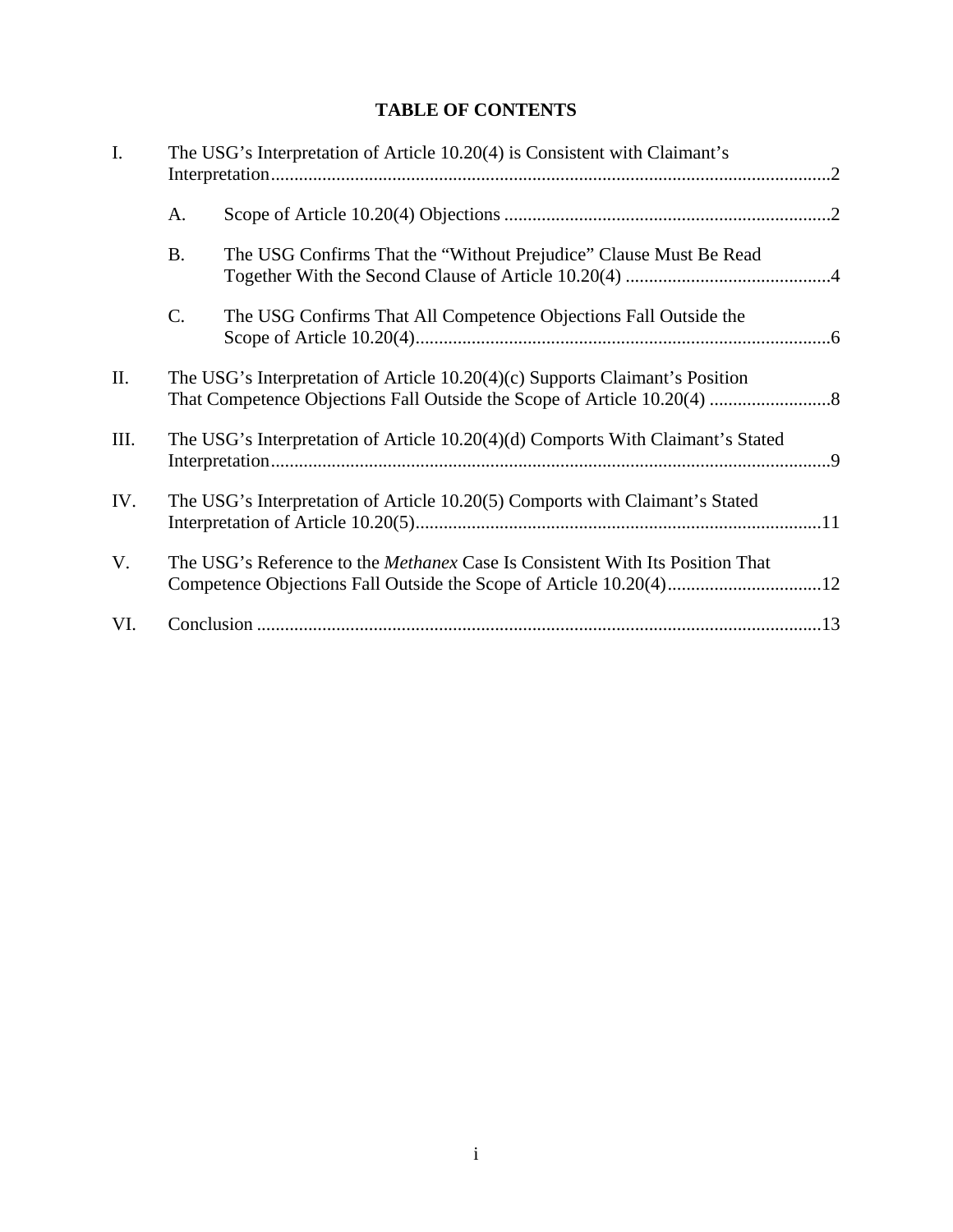By letter dated July 8, 2014, the Tribunal directed Claimant and Respondent (the "Parties") to jointly invite the Government of the United States of America (the "USG"), as a non-disputing party, to comment on the issues of interpretation in dispute between the Parties in relation to proceedings pursuant to Article 10.20(4) of the Peru-United States Trade Promotion Agreement (the "Treaty"). In addition, the Tribunal attached to its July 8, 2014 letter an article entitled "*The Use of Preliminary Objections in ICSID Annulment Proceedings*," by Bernardo M. Cremades Roman, published on September 4, 2013 on the Kluwer Website Blog (the "Cremades Article"), and invited the Parties' comments on the Cremades Article at the same time that they would comment on the submission of the USG.

Thereafter, the Tribunal issued Procedural Order No. 2 dated July 31, 2014 ("P.O. No. 2") setting a deadline for the Parties to provide comments on any submission of the USG. On August 21, 2014, the USG requested a short extension of time, to September 10, 2014, to provide its comments pursuant to the invitation of the parties and the Tribunal, and the extension was granted. On September 10, 2014, the USG submitted it comments as a non-disputing party regarding the interpretation of Article 10.20(4) of the Treaty (the "USG's Submission").

Accordingly, pursuant to paragraph 3 of P.O. No. 2, Claimant hereby provides its comments concerning the USG's Submission and the Cremades Article.

In summary, and as set forth more fully below, the USG supports Claimant's interpretation of Article 10.20(4) in every respect. Most importantly, the USG categorically states that objections to the Tribunal's competence *fall outside of the scope of this Article*. Accordingly, the Treaty does not require the Tribunal to entertain such objections in the Article 10.20(4) phase of this arbitration. The USG's interpretation of the scope of Article 10.20(4) objections squarely contradicts Respondent's interpretation.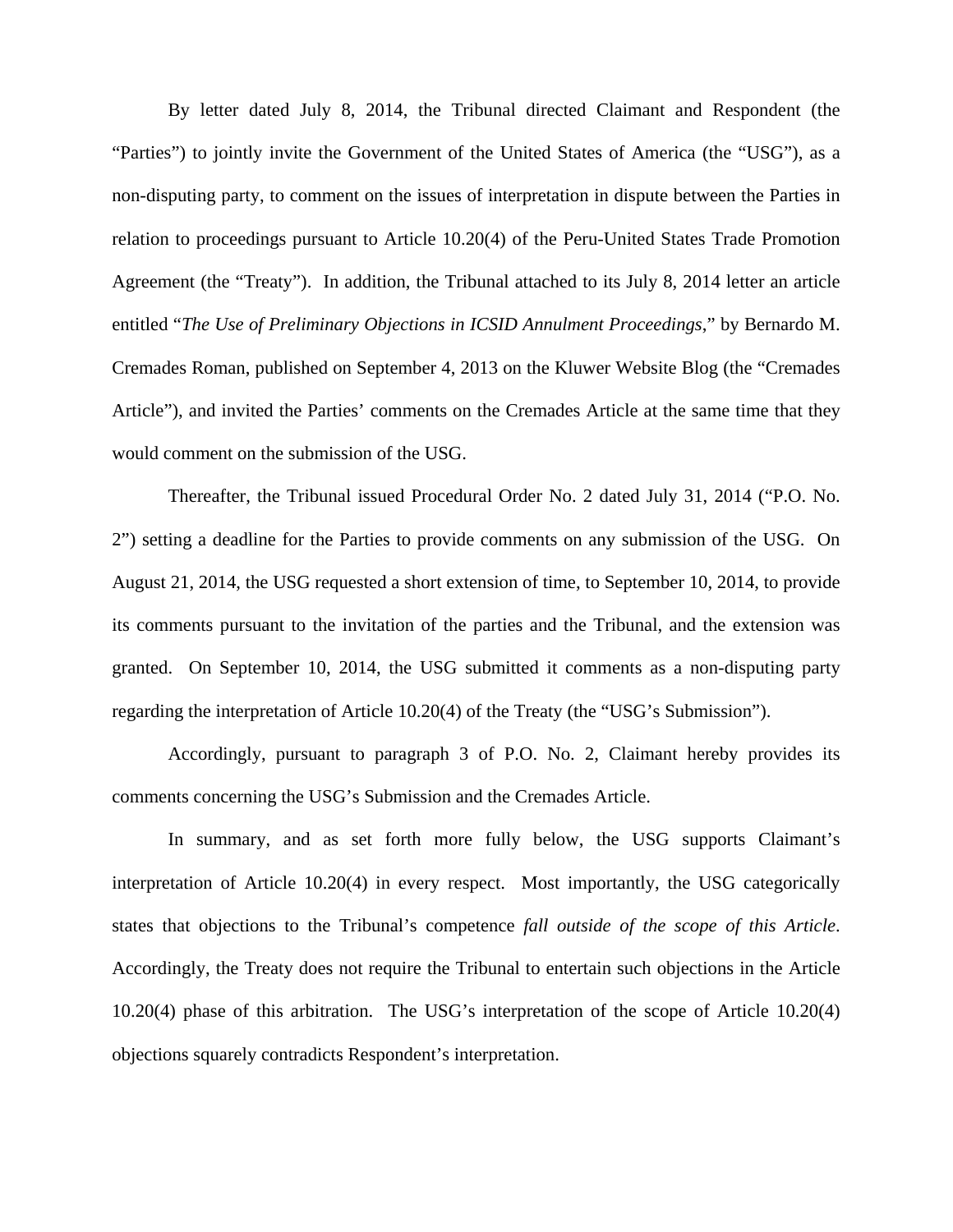Because Respondent's competence objections fall outside the scope of Article 10.20(4), as the USG's Submission clearly confirms, such objections should not be heard in the Article 10.20(4) phase of these proceedings. Instead, in accordance with *the agreement of the Parties, as reflected in Annex A to P.O. No. 1,* Respondent should put forward any competence objections in "Respondent's Counter-Memorial on Liability (including any counter-claims and/or jurisdictional objections)" and the Tribunal should consider any such objections with the merits.

As to the Cremades Article, Mr. Cremades notes in his article that jurisdictional objections may be addressed as a preliminary matter under Rule 41(5) of the ICSID Arbitration Rules. However, as Claimant noted in its May 7, 2014 submission on this issue (at page 29), ICSID Rule 41(5) is irrelevant to the issue to be decided in these arbitration proceedings. Moreover, rather than speculate as to how Mr. Cremades might envisage the relevance of his remarks to the issue before the Tribunal, Claimant decided to ask him. Attached as Exhibit A to this submission is a letter from Mr. Cremades to the Tribunal dated September 16, 2014, which speaks for itself. The Tribunal will note that not only does Mr. Cremades agree that ICSID Rule 41(5) is irrelevant to this dispute, but he also agrees with Claimant's interpretation of Treaty Article 10.20(4) for the reasons he sets forth clearly and convincingly in the attached letter.

# **I. The USG's Interpretation of Article 10.20(4) is Consistent with Claimant's Interpretation**

#### **A. Scope of Article 10.20(4) Objections**

While the Tribunal is already well acquainted with the parties' submissions on the scope of Article 10.20(4) objections, Claimant summarizes them here briefly in order to show how the USG has rejected Respondent's position.

> • In its April 3, 2014 submission, Claimant argued that "Peru's objections to the Tribunal's competence are outside the scope of Article 10.20(4)" and that an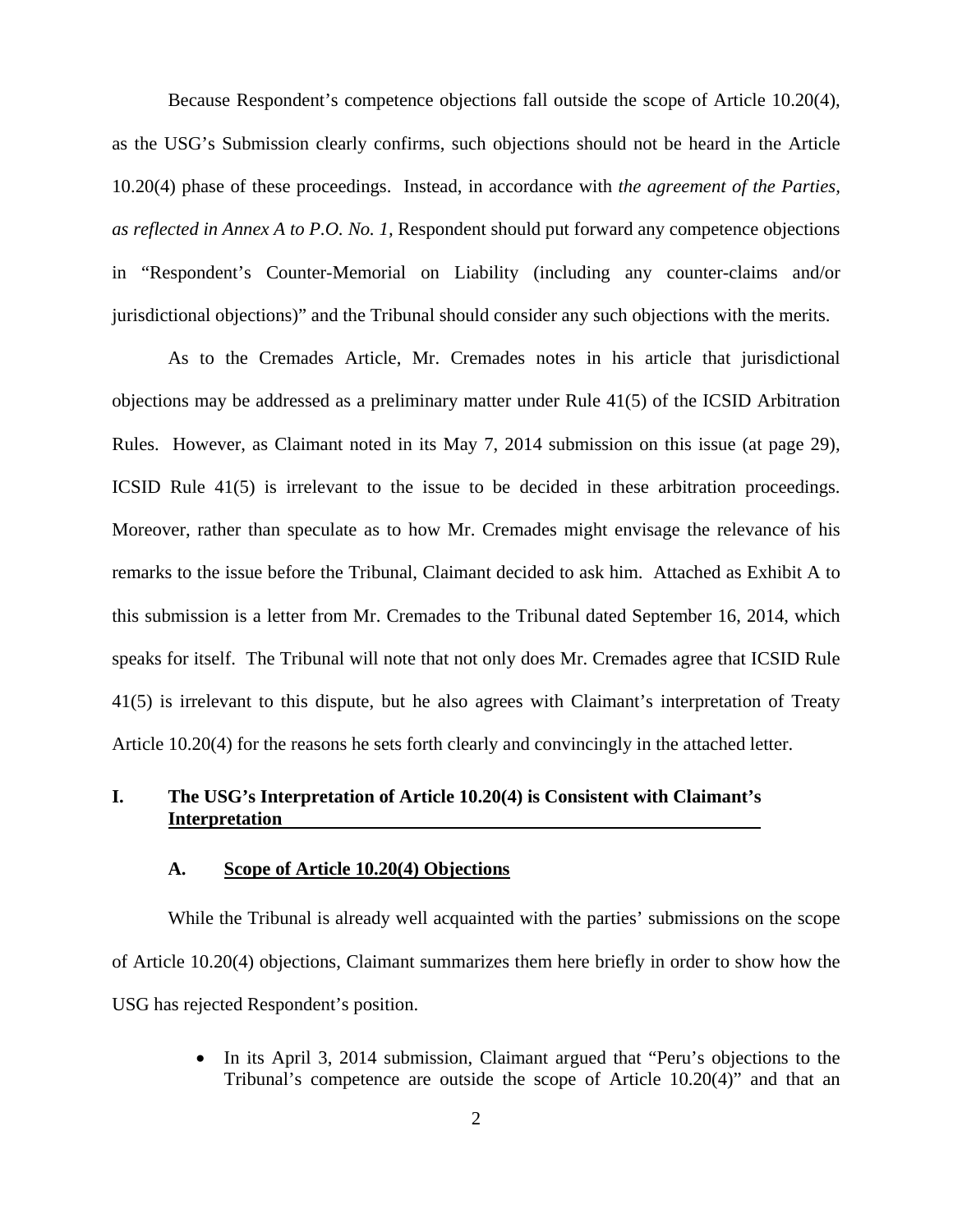objection to the tribunal's competence is "different than" an objection under Article 10.20(4) to the legal sufficiency of a claim.<sup>1</sup>

- In its April 23, 2014 response Respondent argues that "Article 10.20.4" encompasses competence objections" and that the Treaty makes "no distinction" between an objection to the tribunal's competence and an objection to the legal sufficiency of a claim. $2$
- In its May 7, 2014 reply, Claimant reiterated its position that competence objections fall outside the scope of Article 10.20(4) and are "distinct from" and "different than" objections under Article 10.20(4) to the legal sufficiency of a claim. $3$

The question presently before the Tribunal is whether it is required (*i.e.,* compelled) to

address and decide Respondent's five objections to its competence to hear this dispute in the  $10.20(4)$  phase of this arbitration.<sup>4</sup> This is clear from the P.O. No. 1, which provides for a process by which the Tribunal considers Claimant's challenge to the scope of Article 10.20(4), and it is common ground between the parties.<sup>5</sup> The question is *not* whether the Tribunal has the discretion to hear competence objections as a preliminary matter outside the mandatory scope of Art. 10.20(4). The Parties have agreed, and the Tribunal has endorsed through Procedural Order No. 1, Annex A, that to the extent one or more of Peru's proposed Article 10.20(4) objections fall outside the mandatory scope of Article 10.20(4), *the Tribunal will not hear such objection(s) in this preliminary "Art. 10.20(4) Phase."* As Claimant has made clear, Claimant would not, and did not, agree to this schedule (which provides for full merits and jurisdictional submissions

 $\frac{1}{1}$ Claimant's Submission, Apr. 3, 2014, at 5-6.

<sup>2</sup> Respondent's Submission, Apr. 23, 2014, at ¶¶ 21, 23.

<sup>3</sup> Claimant's Reply, May 7, 2014, at 2-3, 6.

<sup>4</sup>  *See* Claimant's Submission, Apr. 3, 2014, at 3; Claimant's Reply, May 7, 2014, at 11-12. The five objections that Respondent has raised to the Tribunal's competence to hear this dispute are: (1) presentation of an invalid waiver; (2) violation of the waiver; (3) lack of jurisdiction *ratione temporis*; (4) violation of the Treaty's three-year limitations period; and (6) failure to submit two factual issues for determination by a technical expert prior to commencement of the arbitration. *See* Respondent's Submission, Mar. 21, 2014, at 4-7; Claimant's Submission, Apr. 3, 2014, at 1. The only objection that arguably falls within the ambit of Article 10.20(4) is objection (5) for alleged breach of the investment agreement. *See* Respondent's Submission, Mar. 21, 2014, at 6; Claimant's Submission, Apr. 3, 2014, at 1; Respondent's Submission, April 23, 2014, at ¶ 27.

<sup>5</sup> See e.g., Respondent's March 21, 2014 letter to the Tribunal at 7 ("For the foregoing reasons, the preliminary objections notified herein are within the scope of Article 10.20.4 of the Treaty and this case should proceed to a full briefing of preliminary objections mandated by the Treaty.").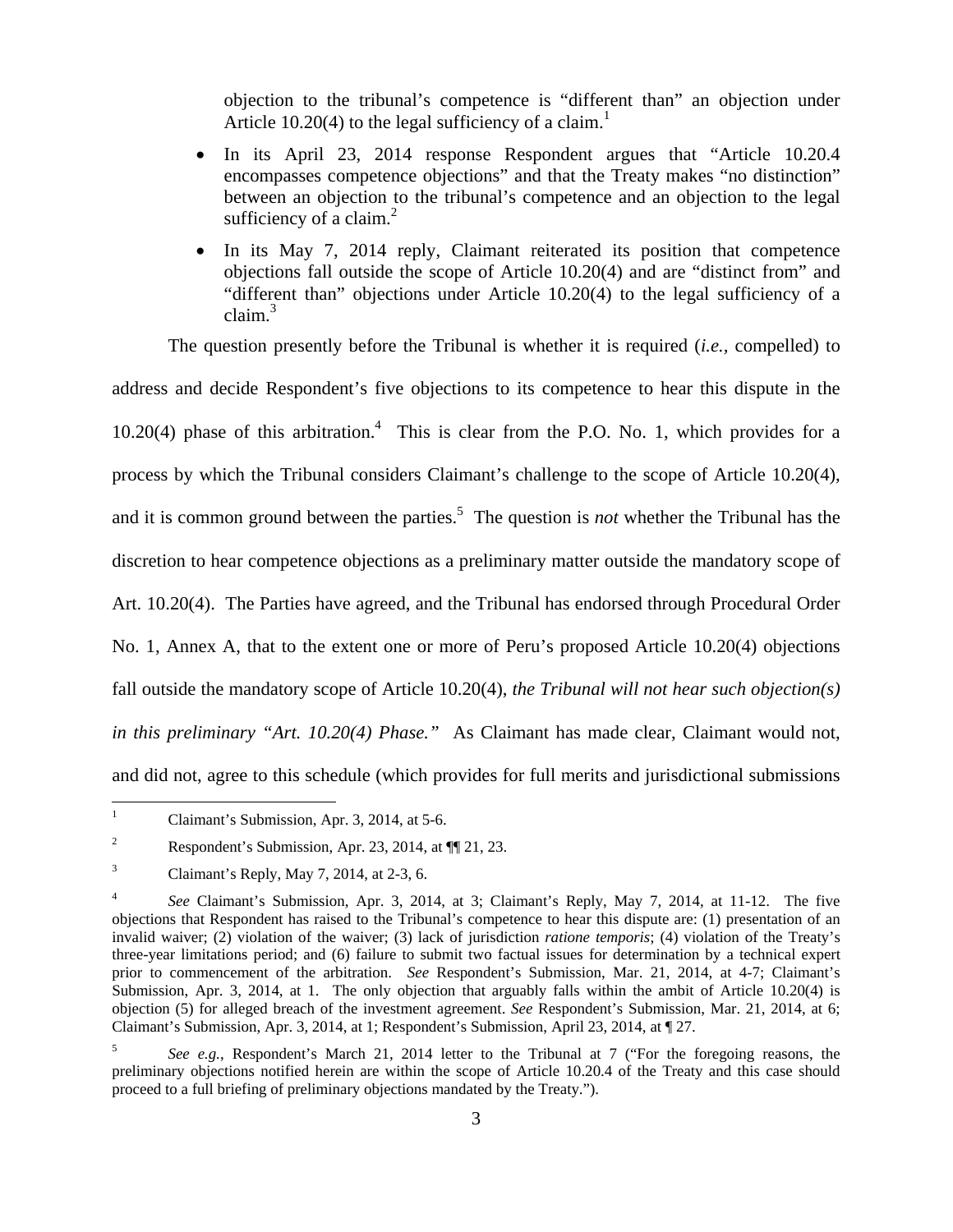later in the proceedings) if Respondent were to be permitted to bring preliminary objections outside the scope of Article 10.20(4), during the "10.20(4) Phase" of these proceedings.

As is clear, the USG's interpretation of Article 10.20(4) clearly compels a negative answer to the question before the Tribunal. As stated by the USG, an objection to the tribunal's competence to hear a dispute "fall[s] outside [the] scope" of Article  $10.20(4)$ . Likewise, the USG categorically states that "objections asserted under [Article 10.20(4)] are distinct from objections to the tribunal's competence."<sup>7</sup> The USG explains that Article 10.20(4) establishes an "efficient and expeditious process" for "dispos[ing] of claims that cannot prevail as a matter of law" and that it "thus provides a further ground for dismissal," which is in addition to, and "distinct from," an objection that the dispute is not within the tribunal's competence.<sup>8</sup> Thus, according to the USG, a tribunal is *required* under Article 10.20(4) to address and decide an objection by the respondent to the *legal sufficiency of a claim*, but not an objection to the *tribunal's competence to hear the dispute*, which falls outside the scope of this article.

As discussed below, the USG's Submission is overwhelmingly consistent with Claimant's submissions regarding the interpretation of the scope of Article 10.20(4) and diametrically opposed to Respondent's.

# **B. The USG Confirms That the "Without Prejudice" Clause Must Be Read Together With the Second Clause of Article 10.20(4)**

For the Tribunal's convenience, Claimant quotes the introductory language of Article 10.20(4), with different type face for the two interrelated clauses that comprise the single introductory sentence:

 $\overline{a}$ 

<sup>6</sup> USG's Submission, Sept. 10, 2014, at ¶ 6 n.4.

<sup>7</sup>  *Id.*

<sup>8</sup> *Id.* at  $\P$  5, 6 & n.4, 9.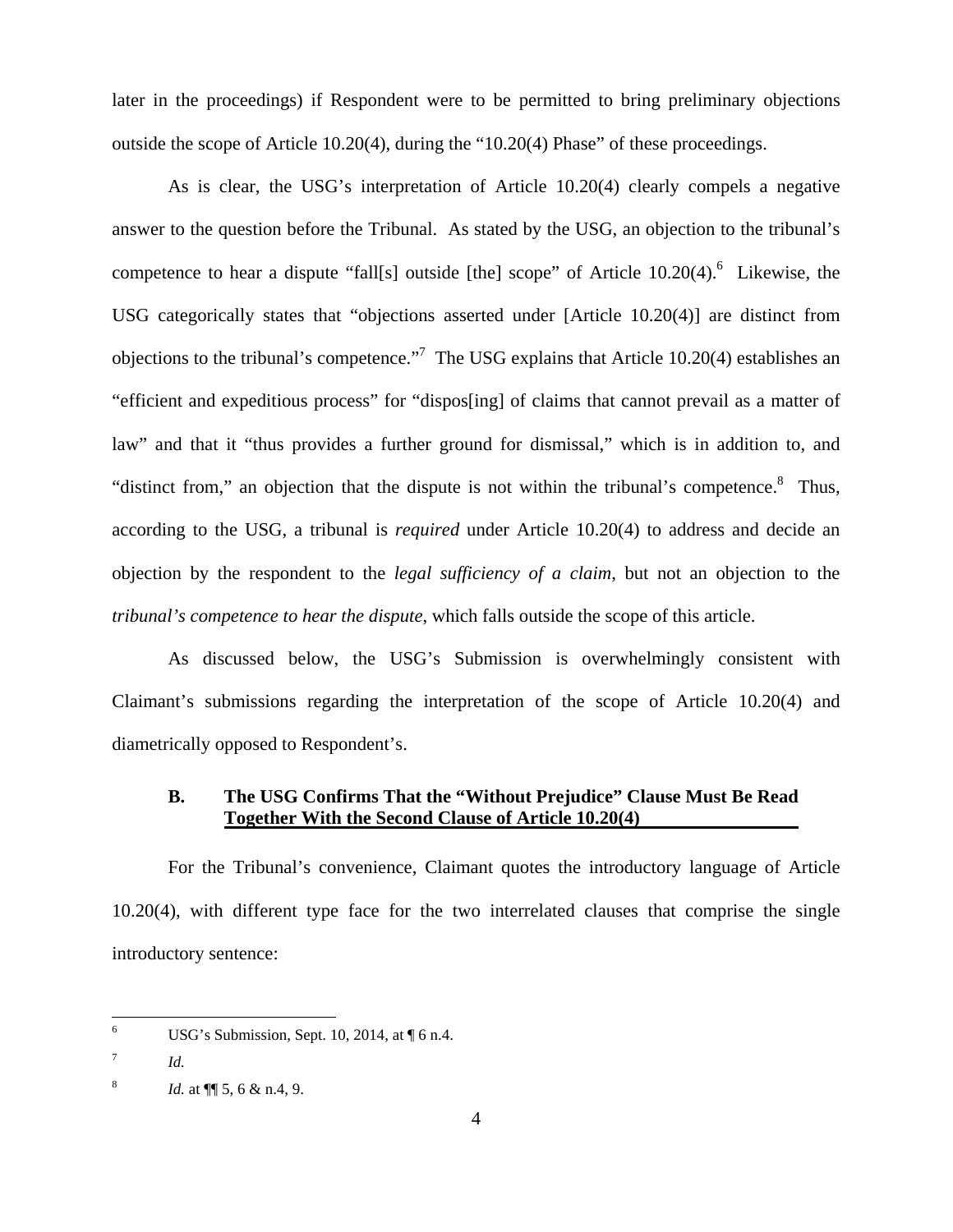**4. Without prejudice to a tribunal's** *authority* **to address** *other* **objections as a preliminary question,** *such as* **an objection that a dispute is not within the tribunal's competence,** a tribunal *shall* address and decide as a preliminary question any objection that, as a matter of law, a *claim* submitted is not a *claim* for which an *award* in favor of the claimant may be made *under Article 10.26.* (emphasis added).

The USG's Submission follows Claimant's approach (and the approach of the Vienna

Convention) to the interpretation of Article 10.20(4), squarely rejecting Respondent's approach. In particular, the USG reads the second clause of Article 10.20(4) together with Article 10.20(5)

and with the "without prejudice" clause of Article 10.20(4):

Paragraph 5 of Article 10.20 of the Agreement provides that the tribunal shall decide on an expedited basis "an objection under paragraph 4 *and any objection that the dispute is not within the tribunal's competence*," emphasizing that objections asserted under paragraph 4 are distinct from objections to the tribunal's competence. Likewise, [the "without prejudice" clause in] the chapeau of paragraph 4 gives as an example of the "other objections" that fall outside its scope "an objection that a dispute is not within the tribunal's competence."<sup>9</sup>

The USG, as does Claimant, reads the second clause of Article 10.20(4) together with the "without prejudice" clause, which describes an "objection that a dispute is not within the tribunal's competence" as an "other" objection.<sup>10</sup> On the basis of this language (among other things), the USG concludes that an objection to the tribunal's competence "fall[s] outside [the] scope" of Article  $10.20(4)$ .<sup>11</sup>

Respondent addressed the "without prejudice" clause only in the last paragraph of its discussion of the text of Article 10.20(4), asserting that the negotiating history of the Treaty "underscores that the use of the word 'competence' in [the 'without prejudice' clause] was not

 $\overline{9}$ *Id.* at  $\P$  6 n.4 (emphasis in original).

<sup>10</sup> *Id.*

 $11$  *Id.*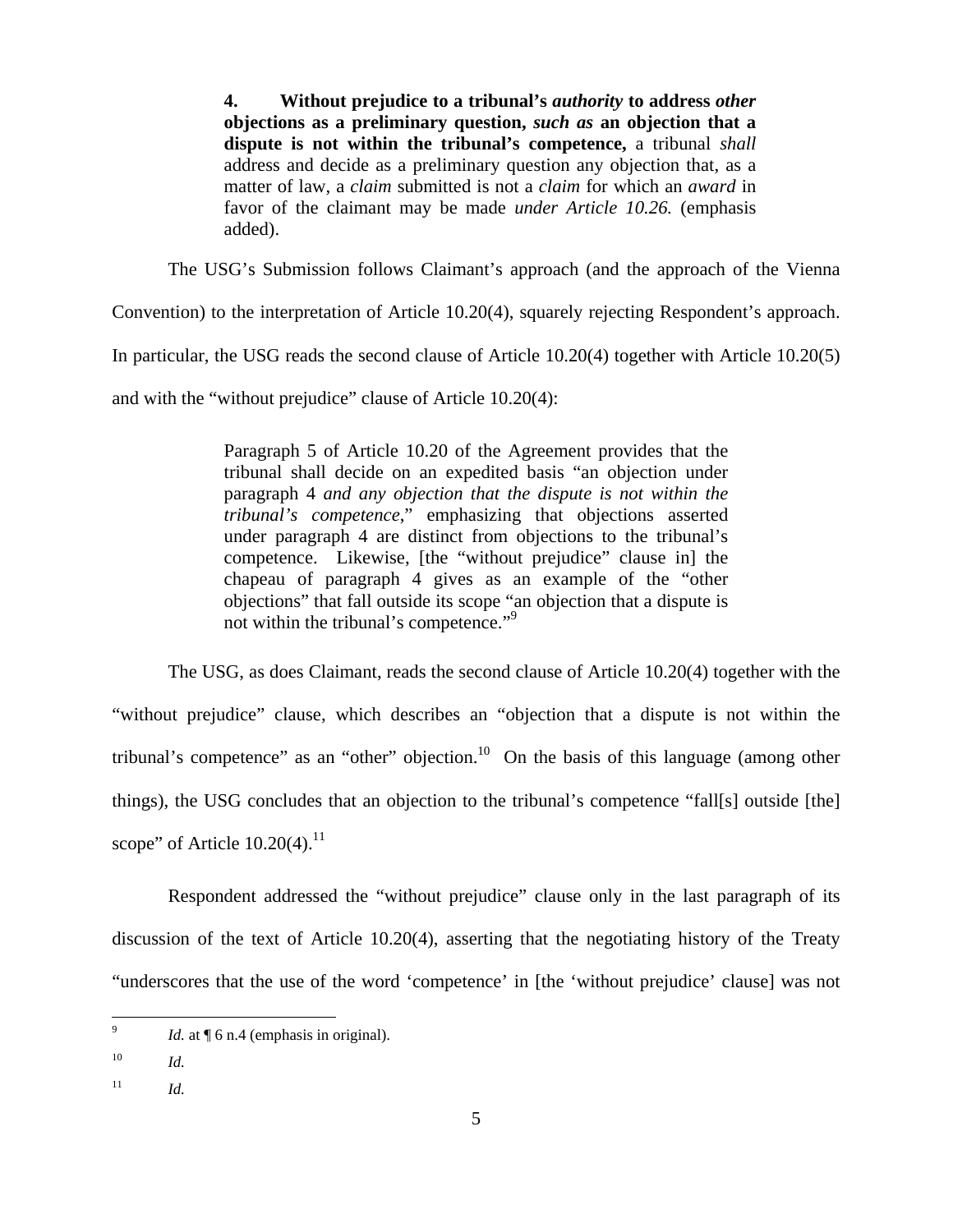intended to exclude competence objections from the scope of Article 10.20.4 objections. *Just the opposite.*"<sup>12</sup>

Respondent's suggestion that the language of the "without prejudice" clause was intended to *include* competence objections within the scope of Article 10.20(4) objections, and that the Tribunal is therefore compelled to hear them, is contradicted by both a plain reading of the Treaty and the USG's Submission.

# **C. The USG Confirms That All Competence Objections Fall Outside the Scope of Article 10.20(4)**

Respondent also argues that Article 10.20(4) distinguishes between a preliminary objection to the tribunal's competence *as a matter of law* and a preliminary objection to the tribunal's competence *based on disputed facts*. 13 Respondent contends that: (1) a tribunal is required to address and decide the former type of objection under the second clause of Article 10.20(4); and (2) the "without prejudice" clause preserves the tribunal's discretionary authority to address and decide the latter type of objection under the applicable arbitration rules.<sup>14</sup>

In its May 7, 2014 reply, Claimant rejected Respondent's attempt to re-write the Treaty in this way, pointing out that:

(i) "there certainly is no basis in the text of Article 10.20(4), or elsewhere in the Treaty . . . to distinguish between different types of objections to competence";

(ii) "an objection that a dispute is not within the tribunal's competence" is *different than, not included within*, and *not the same as* "an objection that, as a matter of law, a claim submitted is not a claim for which an award in favor of the claimant may be made under Article 10.26"; and

 $12$ Respondent's Submission, Apr. 23, 2014, at ¶ 11 (emphasis added).

<sup>13</sup> *See id.* at ¶¶ 8, 18.

<sup>14</sup> *See id.*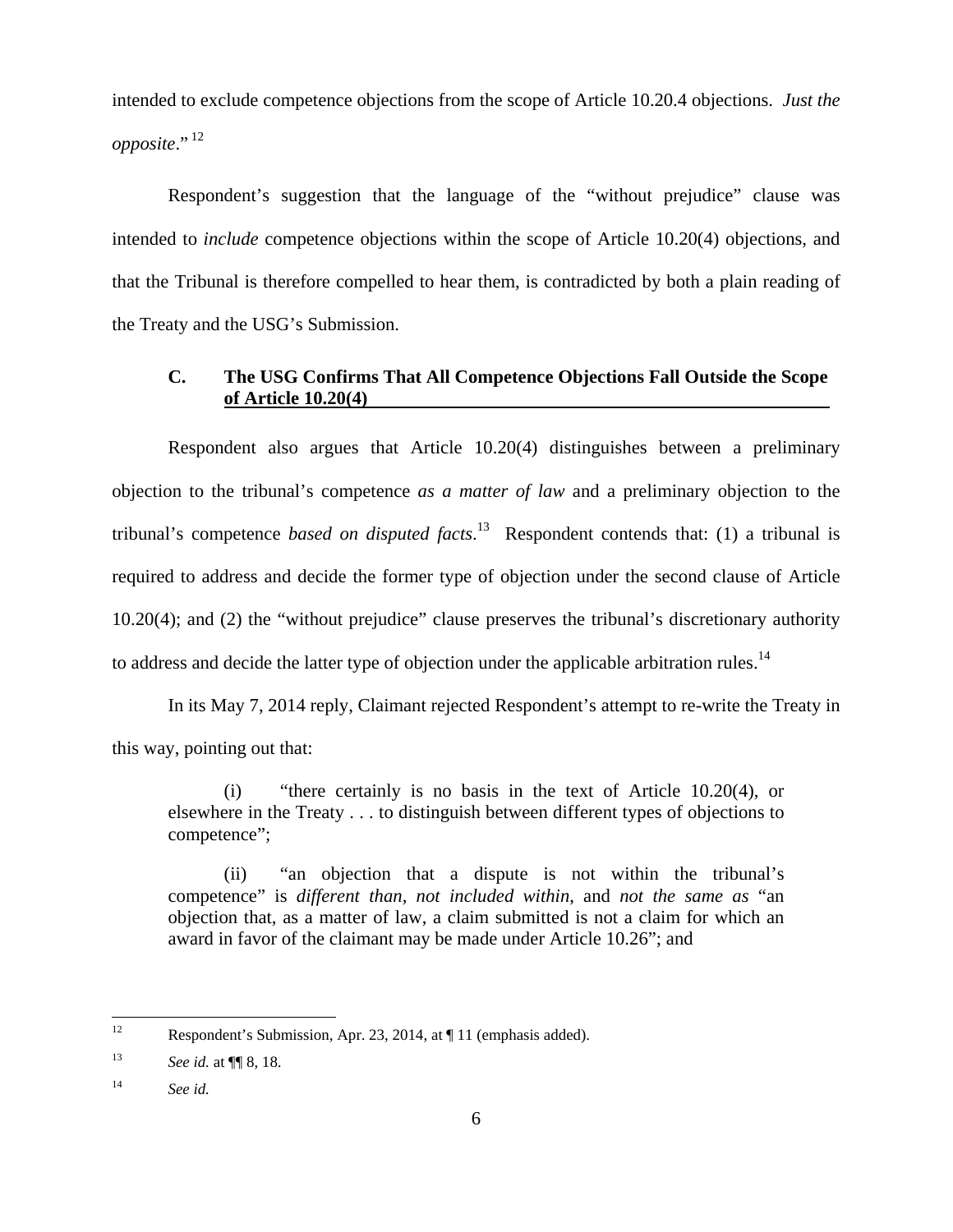(iii) the Treaty therefore "only requires a tribunal to address an objection as a preliminary question under Article 10.20(4) when the objection is directed to the legal sustainability of a particular claim, not the tribunal's jurisdiction to hear the dispute."<sup>15</sup>

The USG's Submission confirms Claimant's interpretation and rejects Respondent's interpretation. In particular, the USG categorically states that an objection to the tribunal's competence "fall[s] outside [the] scope" of Article 10.20(4) and that "objections asserted under [Article 10.20(4)] are distinct from objections to the tribunal's competence."<sup>16</sup> The USG also states that "the applicable arbitration rules permit, but do not require, a respondent to seek a preliminary decision on any objections to competence, and *paragraph 4 does not alter those rules*."17 This is exactly what Claimant has stated in its briefing on this issue. Indeed, at the preliminary hearing in London, Claimant's counsel offered to have the Tribunal decide any jurisdictional objections in an initial phase of the case (not under Article 10.20(4), but under the power of a tribunal to direct it under the UNCITRAL Rules), and Respondent rejected the invitation.<sup>18</sup> The USG's statements leave no room for Respondent to argue that a preliminary objection to the tribunal's competence *as a matter of law* falls within the scope of Article  $10.20(4)$ .

Respondent's position that Article 10.20(4) distinguishes between two types of preliminary objection to the tribunal's competence also flies directly in the face of the "without prejudice" clause and the first sentence of Article 10.20(5), both of which broadly refer to "[an / any] objection that  $\lceil a / \text{ the } \rceil$  dispute is not within the tribunal's competence" without qualifying or limiting the scope of such competence objection in any way. In fact, the Treaty drafters' use

<sup>15</sup> Claimant's Reply, May 7, 2014, at 5, 6.

<sup>&</sup>lt;sup>16</sup> USG's Submission, Sept. 10, 2014, at  $\P$  6 n.4.

<sup>&</sup>lt;sup>17</sup> *Id.* at  $\P$  10 (emphasis added).

<sup>&</sup>lt;sup>18</sup> Transcript of Preliminary Hearing, July 18, 2013, at 162:24-165:22.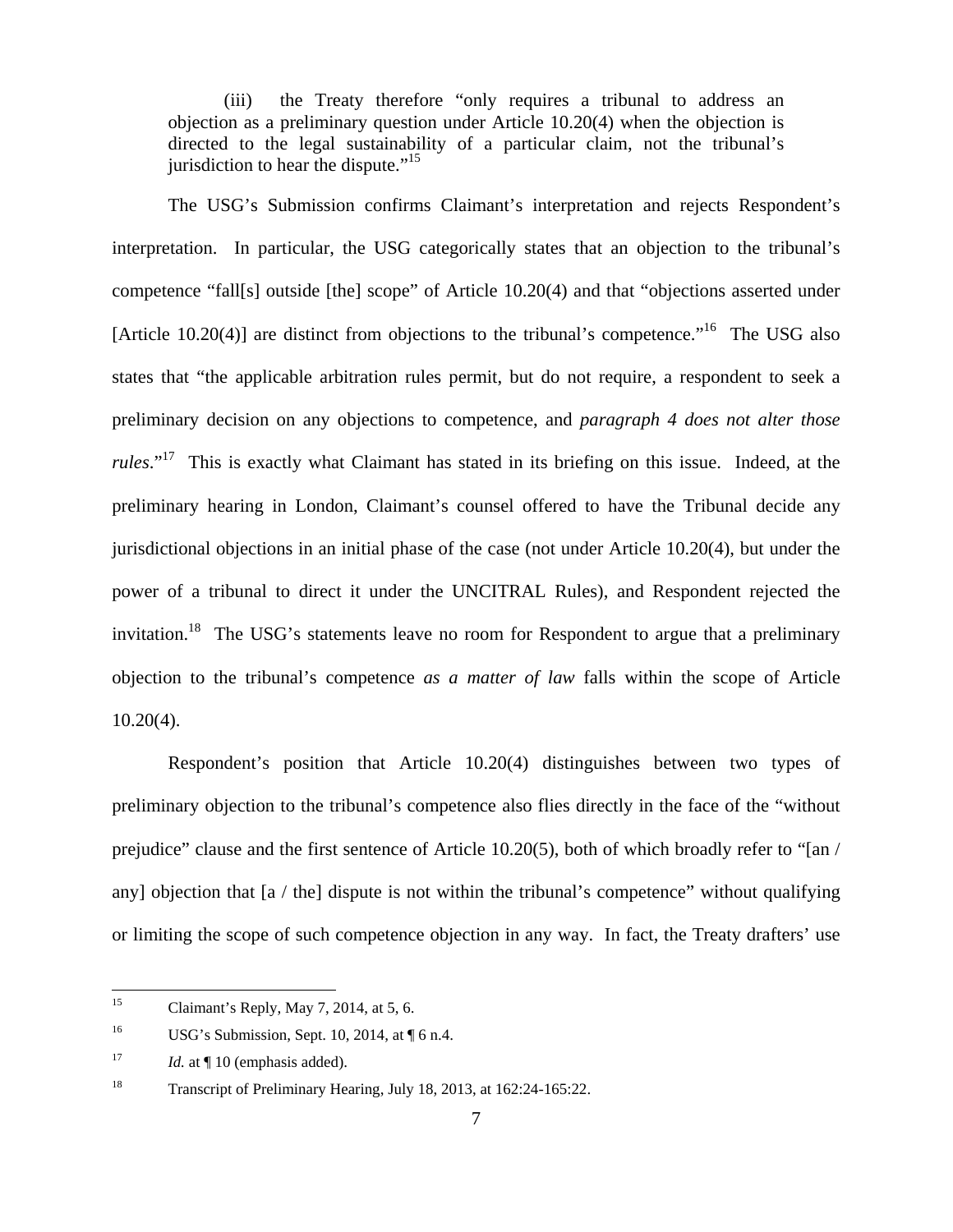of the word "any" before the words "objection that the dispute is not within the tribunal's competence" in Article 10.20(5) clearly and unambiguously shows that the Treaty treats *all* competence objections differently than objections under Article  $10.20(4)$ .<sup>19</sup>

### **II. The USG's Interpretation of Article 10.20(4)(c) Supports Claimant's Position That Competence Objections Fall Outside the Scope of Article 10.20(4)**

Article 10.20(4)(c) provides in pertinent part: "In deciding an objection under this paragraph, the tribunal shall assume to be true claimant's factual allegations in support of any claim in the notice of arbitration (or any amendment thereof) and, in disputes brought under the UNCITRAL Arbitration Rules, the statement of claim referred to in Article 18 of the UNCITRAL Arbitration Rules."

The USG states that the "evidentiary standard" set forth in Article 10.20(4)(c) "facilitates an efficient and expeditious process for eliminating claims that lack legal merit," and that this subparagraph "*does not address, and does not govern, other objections, such an objection to competence*, which the tribunal may already have authority to consider.<sup>"20</sup> These statements squarely contradict Respondent's contention that Article 10.20(4)(c) governs preliminary objections to the tribunal's competence, whenever the respondent (in its sole discretion) requests that the tribunal apply this evidentiary standard to such objections.<sup>21</sup>

Far from governing preliminary objections to the tribunal's competence, the text of Article 10.20(4)(c) actually makes clear that Article 10.20(4) only encompasses objections to the legal sufficiency of a claim. Under Article 10.20(4)(c), the tribunal is required to assume to be

 $19$ 19 The Merriam-Webster online dictionary defines "any" as "every" and "all." *See* http://www.merriamwebster.com/dictionary/any.

<sup>&</sup>lt;sup>20</sup> USG's Submission, Sept. 10, 2014, at  $\P$  9 (emphasis added).

<sup>&</sup>lt;sup>21</sup> See Respondent's Submission, Apr. 23, 2014, at  $\P$  7 (contending that "Article 10.20.4 broadly establishes Peru's right to make '*any* objection' as a preliminary matter, as long as . . . [t]he objection assumes the facts as alleged by Renco to be true, or otherwise involves facts not in dispute, per Article 10.20.4(c)" (emphasis in original)).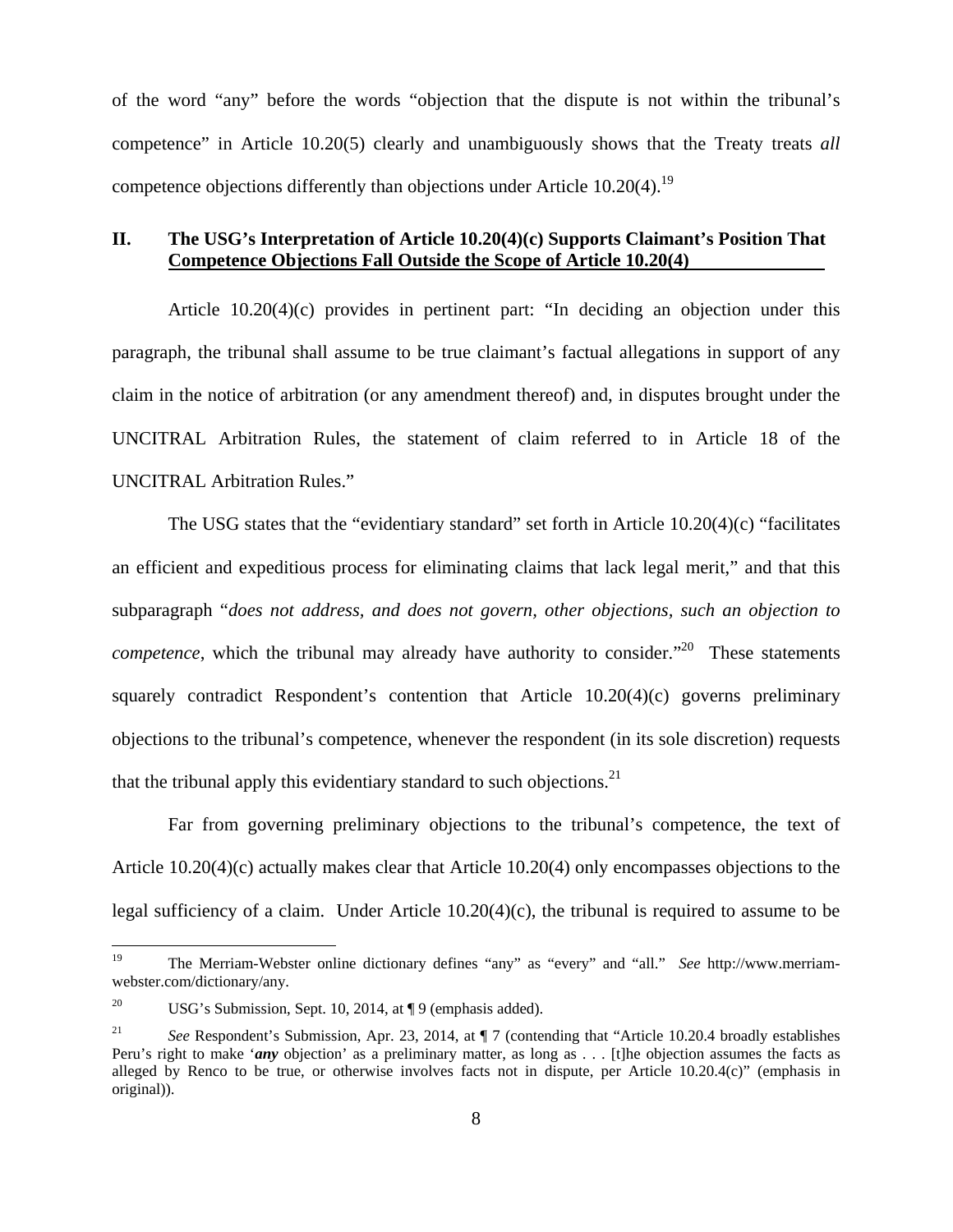true "claimant's factual allegations *in support of any claim* in the notice of arbitration [and] the statement of claim" (emphasis added). If an objection to the tribunal's competence fell within the scope of Article 10.20(4), then Article  $10.20(4)(c)$  would have required the tribunal to assume to be true *all* of claimant's factual allegations in the notice of arbitration and the statement of claim, not just those "in support of any claim." For example, a tribunal hearing competence objections under Article 10.20(4) would have been required to accept as true claimant's jurisdictional allegations regarding its qualification as an "investor" under the Treaty, even though such allegations are not made "in support of any claim."<sup>22</sup> The Treaty drafters' inclusion of the phrase "in support of any claim" in Article 10.20(4)(c) thus confirms that objections to the tribunal's competence fall outside the scope of Article 10.20(4).

# **III. The USG's Interpretation of Article 10.20(4)(d) Comports With Claimant's Stated Interpretation**

Article 10.20(4)(d) provides that "[t]he respondent does not waive any objection as to competence or any argument on the merits merely because the respondent did or did not raise an objection under this paragraph or make use of the expedited procedure set out in paragraph 5." According to Respondent, "[t]he necessary corollary of this provision is that a respondent may raise an objection as to competence under Article 10.20.4," because "[i]f all competence objections truly were outside the scope of Article 10.20.4, as Renco argues, it would be superfluous to provide that a respondent does not waive a competence objection by raising (or not) an objection under Article 10.20.4."<sup>23</sup>

 $22\,$ Arguably, jurisdictional allegations are made "in [indirect] support of" all of the claimant's claims. Under that reading of the phrase "in support of any claim," however, the phrase is completely superfluous, because every allegation in a notice of arbitration or statement of claim *indirectly* supports the claimant's claims. Moreover, if the Treaty drafters had intended to require the tribunal to assume to be true all of the claimant's factual allegations, including jurisdictional allegations, they would have omitted the phrase "in support of any claim."

<sup>&</sup>lt;sup>23</sup> Respondent's Submission, Apr. 23, 2014, at  $\P$  13.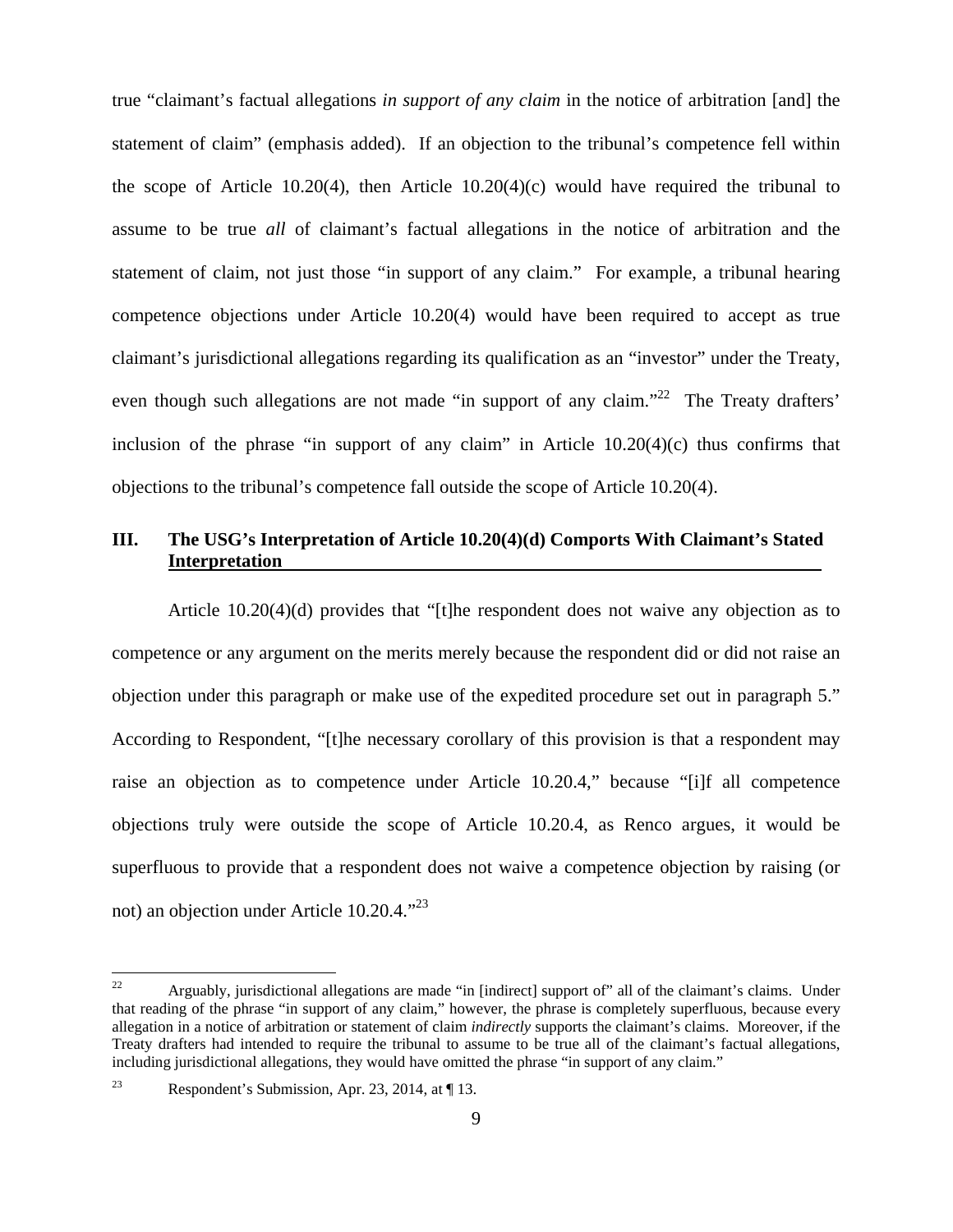Claimant rejected these contentions in its reply and explained that Respondent's position impermissibly contradicts the clear and express text of Article 10.20(4) and 10.20(5) which *excludes* competence objections from the scope of 10.20(4) while confirming that the tribunal retains the authority to hear preliminary objections to competence under the applicable arbitration rules.<sup>24</sup> In addition, Claimant explained that Articles 10.20(4) and 10.20(5) were inspired by the U.S. motion to dismiss procedure as set forth in Rule 12(b)(6) of the Federal Rules of Civil Procedure, as Peru itself acknowledges.<sup>25</sup> Rule 12(b)(6) allows a defendant to move to dismiss a claim for failure to state a claim upon which relief may be granted.<sup>26</sup> While a defendant challenging the legal sufficiency of a claim at the outset of a U.S. legal proceeding must simultaneously bring a motion objecting to the court's jurisdiction, as failure to do so would result in the waiver of such provisions, Article 10.20(4)(d) logically confirms that there will be no similar waiver under the Treaty, notwithstanding its similarity to Rule  $12(b)(6)$ .<sup>27</sup>

The USG rejects Respondent's "necessary corollary" argument and adopts Claimant's reading of Article 10.20(4)(d):

> Subparagraph (d) confirms that a respondent is not required to request a preliminary decision on an objection to competence when invoking the procedures under paragraph 4 (or paragraph 5). That is, the applicable arbitration rules permit, but do not require, a respondent to seek a preliminary decision on any objections to competence, and paragraph 4 does not alter those rules.<sup>28</sup>

Thus, rejecting Respondent's "necessary corollary" argument, the USG states that Article 10.20(4)(d) merely "confirms" that if a respondent chooses to bring a preliminary objection to

 $24$ 24 Claimant's Submission, May 7, 2014, at 18; USG's Submission, Sept. 10, 2014, at ¶6.

<sup>&</sup>lt;sup>25</sup> Respondent's Submission, Mar. 21, 2014, at n. 20.

<sup>&</sup>lt;sup>26</sup> Claimant's Reply, May 7, 2014, at  $18-19$ .

<sup>27</sup> *Id.*

<sup>&</sup>lt;sup>28</sup> USG's Submission, Sept. 10, 2014, at  $\P$  10.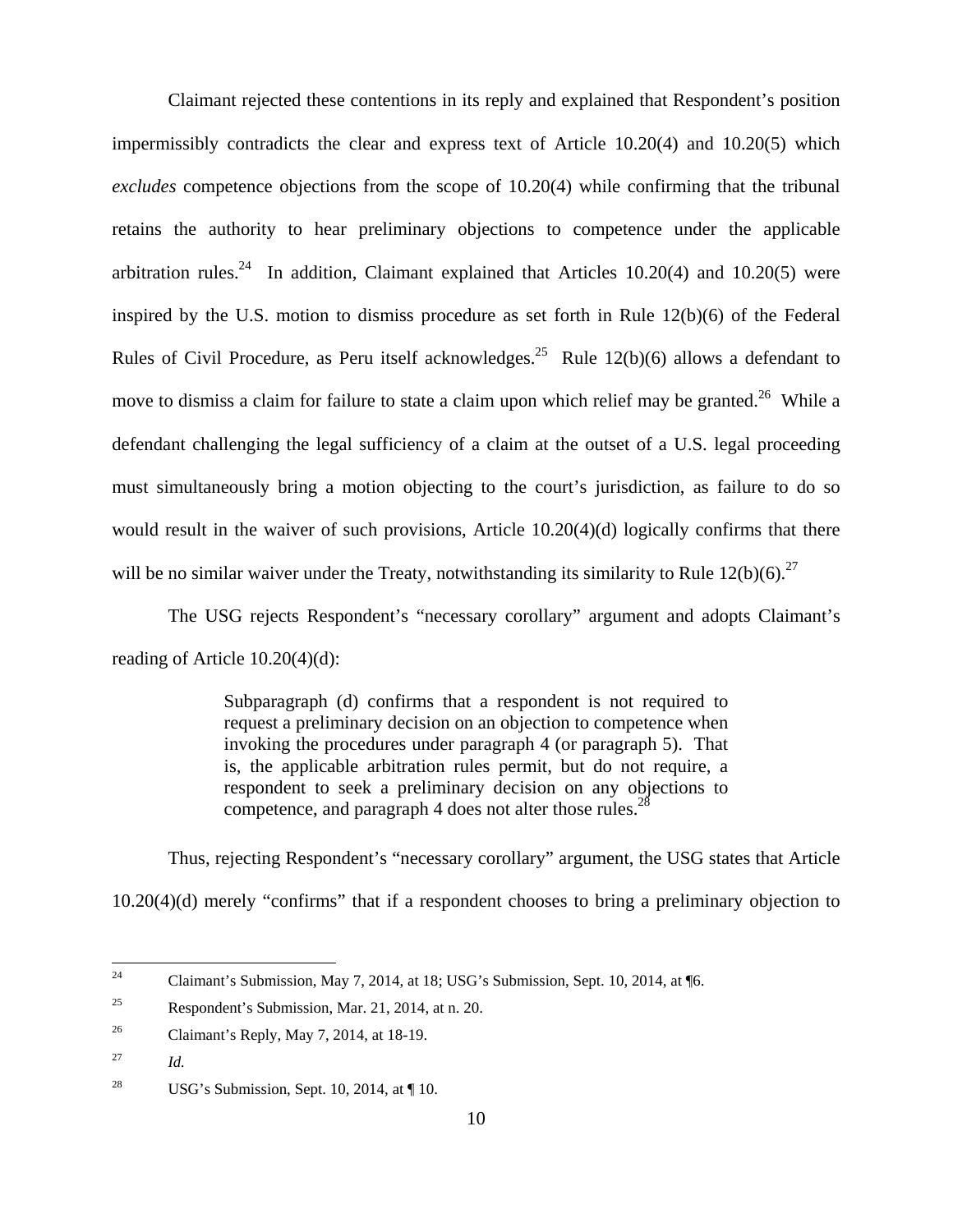the legal sufficiency of the claimant's claims under Article 10.20(4), it is not required (under penalty of waiver) simultaneously to request a preliminary decision on any objection to the tribunal's competence under the applicable arbitration rules. Nothing more can or should be read into the text of Article 10.20(4)(d).

### **IV. The USG's Interpretation of Article 10.20(5) Comports with Claimant's Stated Interpretation of Article 10.20(5)**

The first sentence of Article 10.20(5) provides: "In the event that the respondent so requests within 45 days after the tribunal is constituted, the tribunal shall decide on an expedited basis *an objection under paragraph 4 and any objection that the dispute is not within the tribunal's competence*." (Emphasis added.)

Again, supporting Claimant's interpretation and rejecting Respondent's interpretation, the USG states that the phrase "an objection under paragraph 4 *and any objection that the dispute is not within the tribunal's competence*" in this sentence "emphasiz[es] that objections asserted under paragraph 4 are distinct from objections to the tribunal's competence.<sup> $29$ </sup> This is entirely consistent with Claimant's position that "the words 'an objection under paragraph 4 *and* any objection that the dispute is not within the tribunal's competence' is additional confirmation that an objection under paragraph 4 of Article 10.20 regarding the substantive viability of a claim is *different than, and not included within*, an objection that the dispute is not within the tribunal's competence. Any other reading impermissibly would cause the words of the Treaty to be in conflict."<sup>30</sup>

Respondent, on the other hand, completely ignored the phrase in its submissions, failing even to refer to it a single time and baldly asserting that Article 10.20(5) "in no way limits the

<sup>29</sup> See *id.* at  $\P$  6 n.4 (emphasis in original).

<sup>30</sup> *See* Claimant's Submission, Apr. 3, 2014, at 6; Claimant's Submission, May 7, 2014, at 13-14.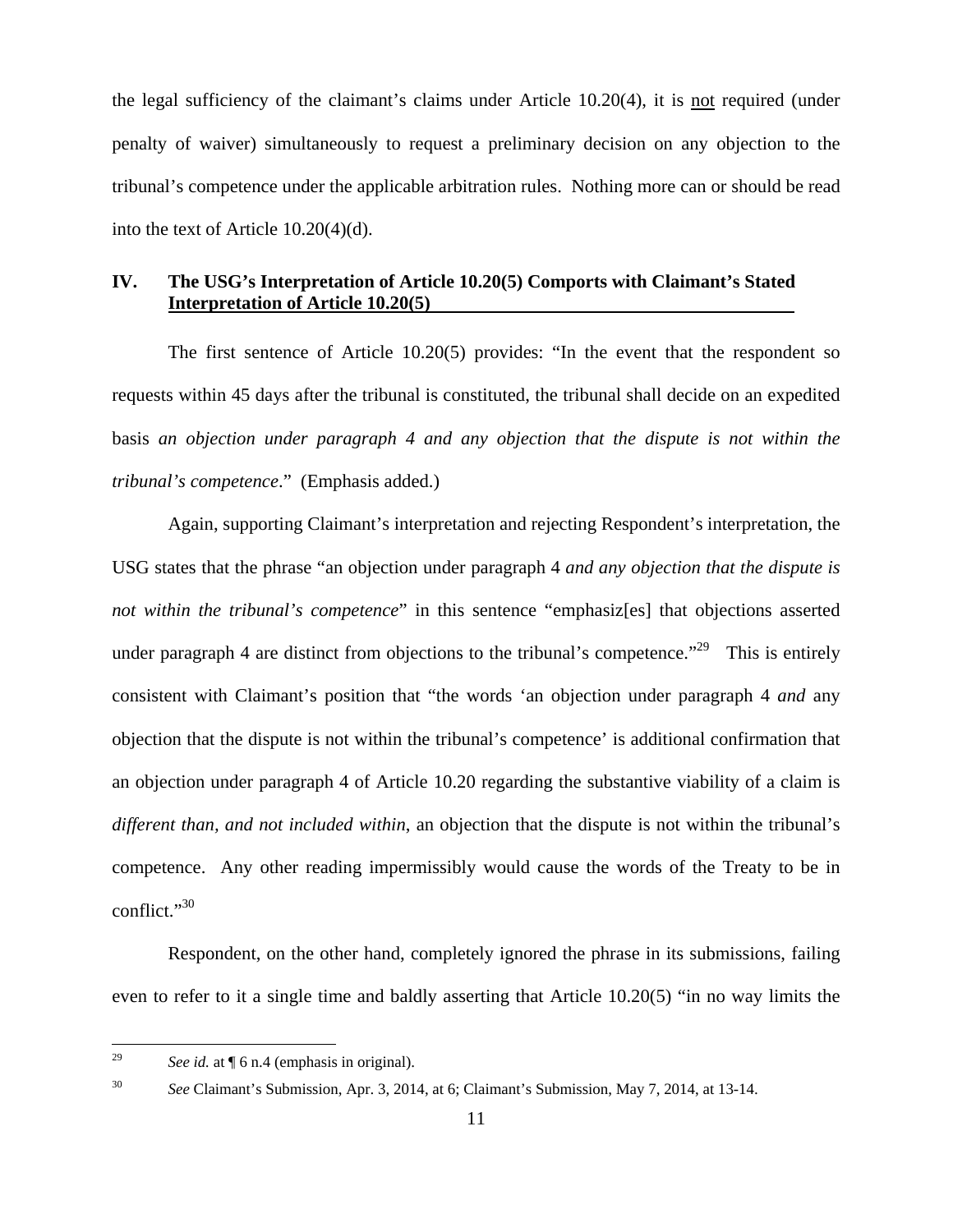scope of Peru's rights under Article 10.20.4. $^{31}$  Respondent's position that Article 10.20(5) has no impact on the interpretation of Article 10.20(4) flies directly in the face of the USG's Submission and Claimant's oft-stated position.

Respondent also contends that when considering an objection to its competence as part of an Article 10.20(5) procedure, a tribunal must assume to be true the factual allegations in the notice of arbitration and the statement of claim, in accordance with Article  $10.20(4)(c)$ .<sup>32</sup> Claimant rejected this position, arguing that "if respondent brings a competence objection under Article 10.20(5), the facts are not assumed to be true because Article 10.20(4) is not implicated in that scenario, and nothing in Article 10.20(5) says that the facts will be assumed true when a competence objection is brought under Article  $10.20(5)$ ."<sup>33</sup>

While the USG does not directly address this issue in its discussion of Article 10.20(5), it implicitly rejects Respondent's position by stating that Article 10.20(4)(c) only applies to an "objection under paragraph 4" of Article 10.20 and that it "does not address, and does not govern, other objections, such as an objection to competence, which the tribunal may already have authority to consider [under the applicable arbitration rules]."<sup>34</sup>

## **V. The USG's Reference to the Methanex Case Is Consistent With Its Position That Competence Objections Fall Outside the Scope of Article 10.20(4)**

The USG explains in its Submission that it introduced the Article 10.20(4) and Article 10.20(5) expedited review mechanisms into its investment agreements that permit a respondent State to assert preliminary objections in an efficient manner as a result of its experience in *Methanex v. United States*, an arbitration under the NAFTA and the UNCITRAL Arbitration

 $31$ <sup>31</sup> *See* Respondent's Submission, April 23, 2014, at ¶ 3. *See also id*. at ¶ 15.

 $32$  *Id.* at  $\P$  21-22.

<sup>33</sup> Claimant's Reply, May 7, 2014, at 17.

<sup>&</sup>lt;sup>34</sup> USG's Submission, Sept. 10, 2014, at  $\P$ 9.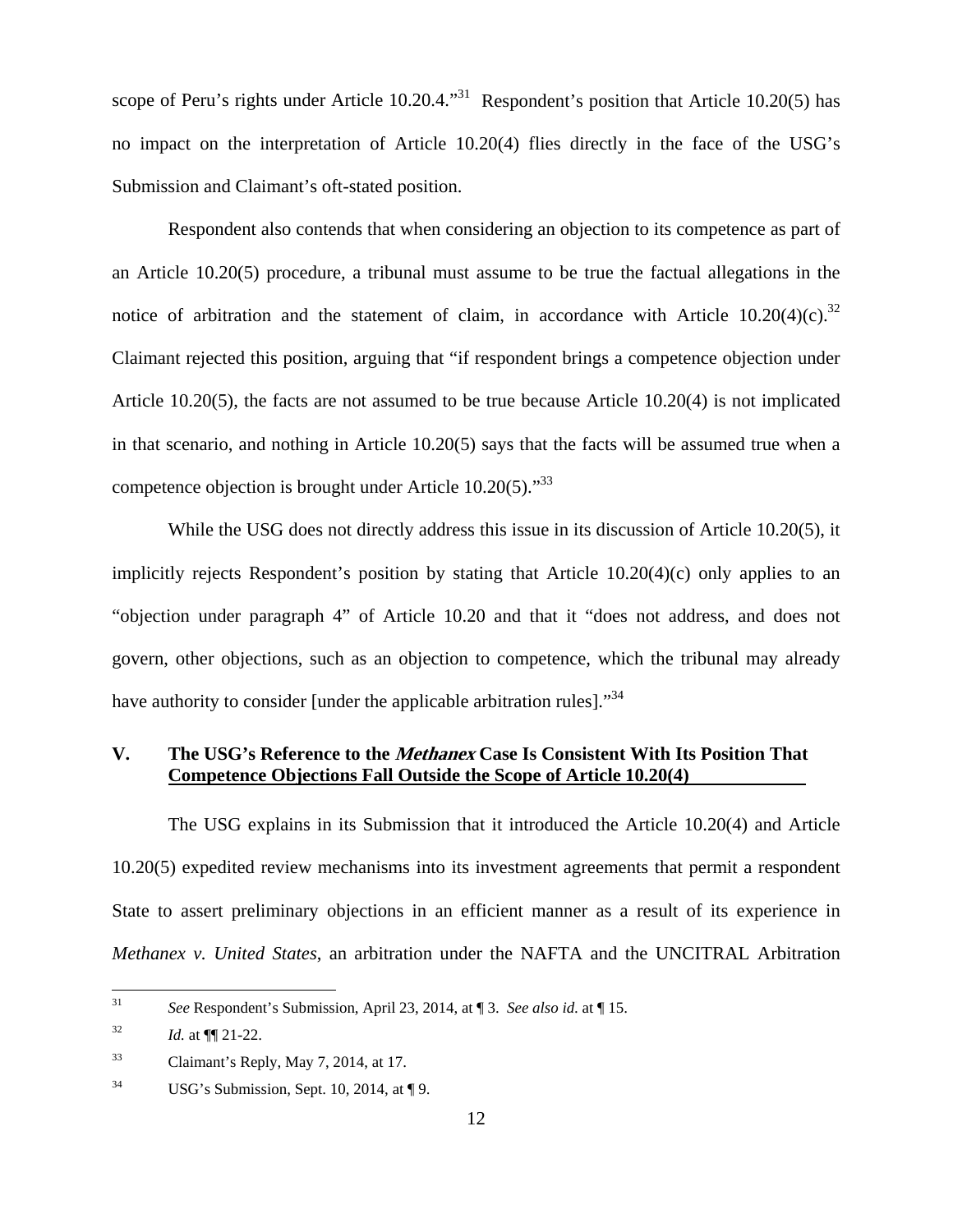Rules.35 The USG explains that: (1) in an August 2002 Partial Award, the *Methanex* tribunal "concluded that it lacked authority to rule on the United States' preliminary objection that, even accepting all of the claimant's allegations of fact, the claims should be dismissed for 'lack of legal merit'"; and (2) "[t]he tribunal ultimately dismissed all of claimant's claims for lack of jurisdiction, but only after three more years of pleading on jurisdiction and merits and millions of dollars of additional expense."36

The USG's explanation of the origin of the Article 10.20(4) and Article 10.20(5) expedited review mechanisms is fully consistent with its position that objections to the tribunal's competence "fall outside [the] scope" of Article 10.20(4). In its August 2002 Partial Award, the *Methanex* tribunal, *in the jurisdictional stage of that proceeding*, considered the USG's challenge to jurisdiction (postponing decision pending its receipt of further pleadings and evidential materials from the parties), while concluding that it "lacked authority" to rule on the USG's objection to the legal sufficiency of Methanex's claims.<sup>37</sup> The USG's subsequent introduction of the Article 10.20(4) procedure was clearly intended to provide arbitral tribunals with the authority that the *Methanex* tribunal concluded that it lacked, while the introduction of the Article 10.20(5) procedure was intended to provide an expedited review mechanism both for Article 10.20(4) objections and for objections to the tribunal's competence under the applicable arbitration rules.

### **VI. Conclusion**

Accordingly, based upon Claimant's prior submissions, as unequivocally confirmed by the USG's Submission, it is clear that Peru's five competence objections fall decidedly outside

<sup>35</sup> *Id.* at  $\P$  2-3.

<sup>36</sup> *Id.* at ¶ 2.

<sup>37</sup> *Methanex Corp. v. United States*, NAFTA/UNCITRAL, Partial Award, Aug. 7, 2002, at ¶¶ 109, 126, 172.